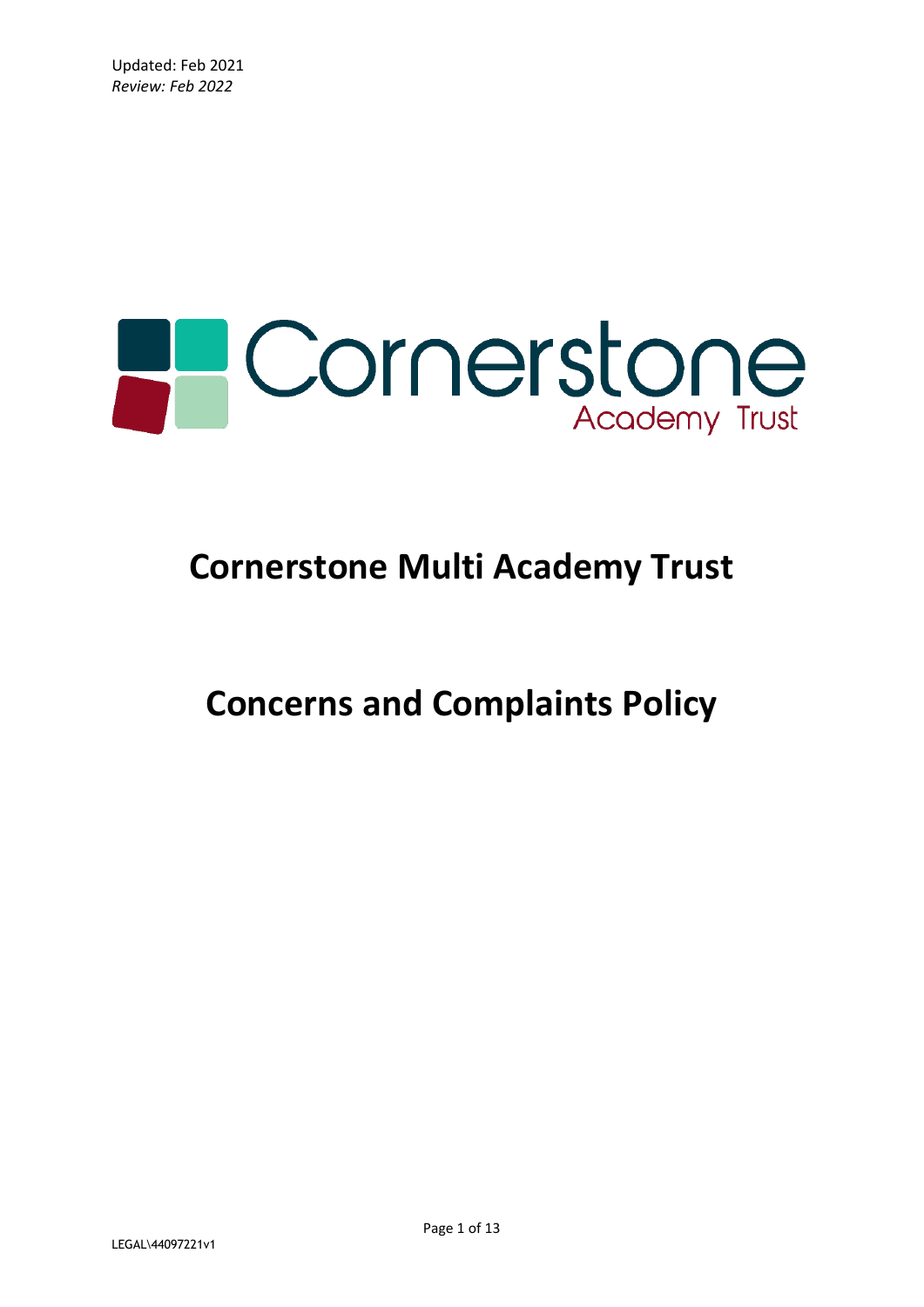# **CORNERSTONE ACADEMY TRUST CONCERNS AND COMPLAINTS POLICY**

This policy and all other documents relating to this policy are available in other formats on request.

# **1. Scope of this policy**

- 1.1. This policy sets out the Trust's procedures for dealing with concerns and complaints relating to the services provided by the Trust.
- 1.2. This policy may be used by anyone who has a concern or complaint about any aspect of the Trust. This includes parents and carers of pupils, neighbours of any of the schools or any other members of the local communities.
- 1.3. It does not apply to concerns and complaints relating to the following, which are dealt with under separate policies:
	- Staff grievances or disciplinary procedures
	- **Admissions**
	- **Exclusions**
	- Issues related to child protection or criminal investigations
	- Any community facilities or services provided by the Trust
- 1.4. There may be occasions where a concern or complaint gives rise to disciplinary procedures against a staff member which put the procedures detailed in this policy on hold. If and when this occurs, the individual who has a concern or complaint will be informed. Any non-disciplinary aspects of the staff concern or complaint will continue to be dealt with under this policy.

# **2. Aims and objectives**

- 2.1 The Trust strives to provide an outstanding education for all our children. Everyone within the Trust, the Trust Board, the Senior Leadership Team and all other staff work hard to build positive relationships with all children, parents/carers and the wider community.
- 2.2 We always welcome positive feedback about the Trust, its staff and its pupils. However, we recognise that there may be times when an individual may be unhappy with the services provided by the Trust, has a concern relating to the Trust or may want to make a suggestion about how we can improve.

# 2.3 The Trust aims to:

- Be receptive to genuine expressions of dissatisfaction
- Encourage the resolution of problems by informal means wherever possible
- Deal with complaints quickly, proportionately and fairly and within clearly defined time limits
- Take action as a result of concerns or complaints that helps to improve the quality of the education and training provided by the Trust
- Take account of the Trust's duty to promote equality and diversity
- Maintain good working relationships between all people involved with the Trust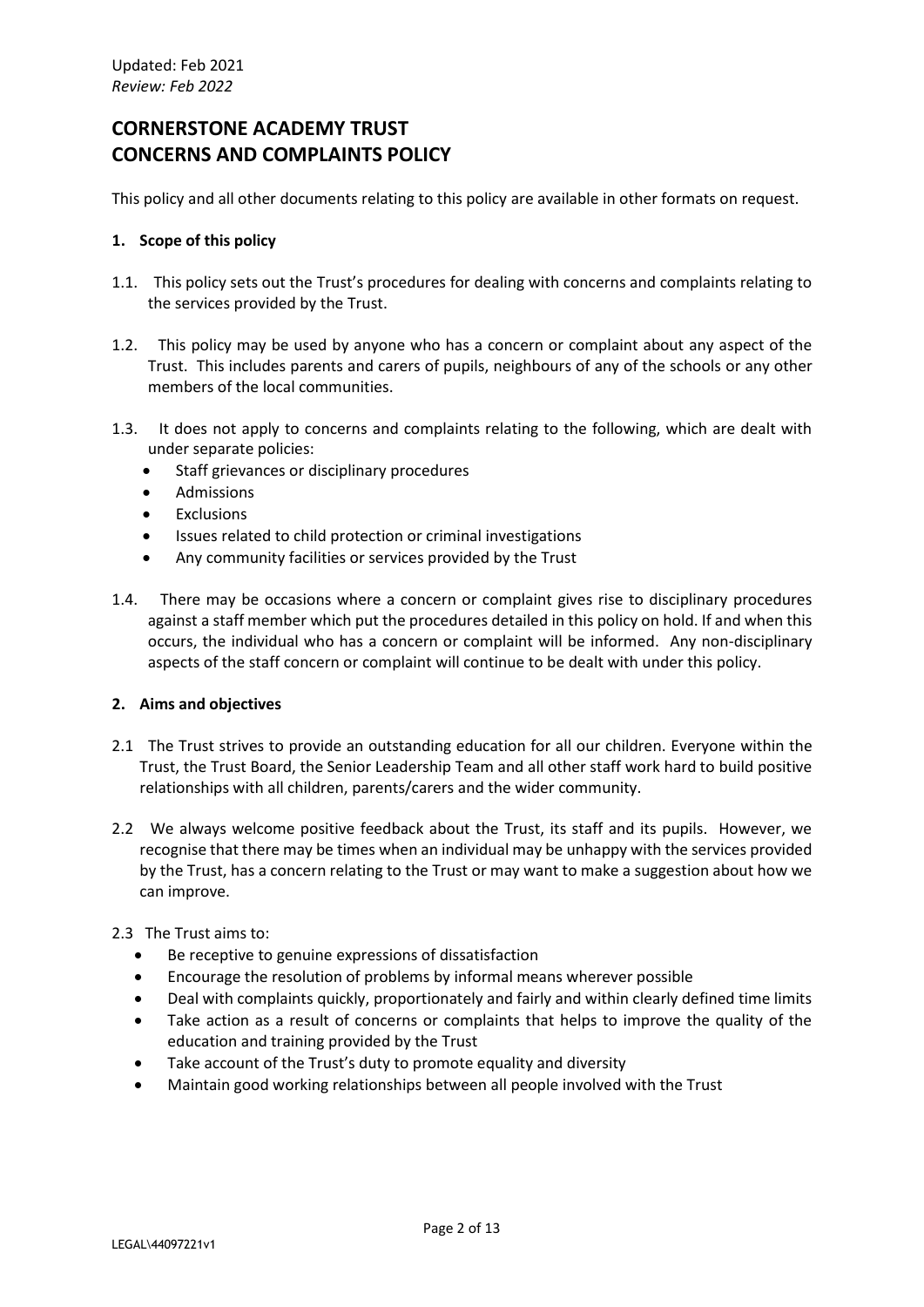# **3. Managing Concerns and Complaints**

- 3.1 The Trust strives to resolve all concerns and complaints informally and all matters of concern and complaint should first be raised under Stage 1 of this policy. Only if this informal procedure fails to resolve the matter should a formal complaint be made.
- 3.2 Any individual with a concern or complaint may be accompanied or represented by a friend or relative at discussions and meetings about the concern or complaint and/or submit formal complaints which have been written by another individual on their behalf.
- 3.3 At each stage, where a concern or complaint is upheld, in part or in full, it may be appropriate for the Trust to offer one or more of the following:
	- an apology
	- an explanation
	- an admission that the situation could have been handled differently or better
	- an assurance that the issue complained of will not recur
	- an explanation of the steps that have been or will be taken to ensure that the issue will not happen again
	- an undertaking to review the Trust's policies in light of the concern or complaint

3.4 At each stage, if all or part of a concern or complaint is not upheld or the matter is not resolved to an individual's satisfaction, the individual may either choose to take no further action or to take their concern or complaint to the next stage.

- 3.5 In general, the time limits and deadlines contained within this policy should be adhered to. If it becomes necessary to alter the time limits and deadlines set out within this policy, the individual with the concern or complaint will be told and given an explanation as to why this has been the case.
- 3.6 At all stages of the complaints procedure, the following information should be recorded by the Trust in writing:
	- The name of the individual with the complaint or concern
	- The date and time when the concern or complaint was raised
	- The details of the complaint
	- The desired outcome of the individual
	- How the concern or complaint is investigated (including written records of interviews held)
	- Results and conclusions of investigations
	- Any action taken
	- The individual's response (satisfaction or further pursuit of complaint)
- 3.7 Records of concerns and complaints should be retained in the administrative office of the Trust for the periods specified in the Trust's policy on record retention and be used by the Trust to improve the Trust's services.
- 3.8 If, at any stage, the CEO or Chair of Trustees feels that the concern or complaint is vexatious, is persistently raising the same complaints, has insufficient grounds, has already been considered in full or has been closed, the CEO or Chair of Trustees may write to the individual to refuse to consider their concern or complaint under this policy and the reasons why they are refusing to do so. In this eventuality, the individual with the concern or complaint may proceed directly to Stage 5 of this policy.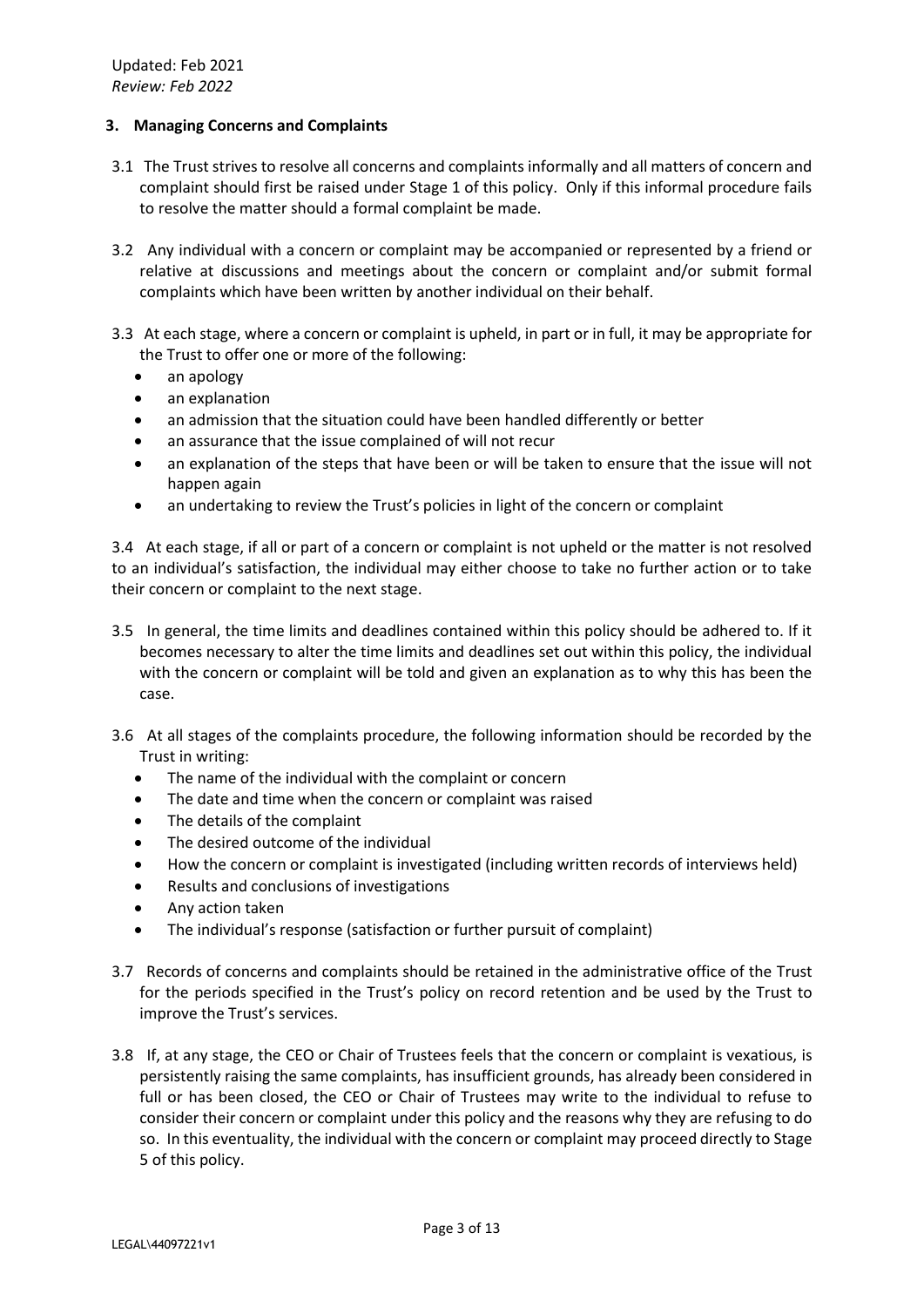3.9 An individual with a concern or complaint, perhaps where there may have been upsetting or distressing circumstances leading to the complaint being made, may act out of character. However, where an individual acts in a manner which is angry, demanding or persistent may result in unreasonable demands being placed on those involved and/or unacceptable behaviour towards staff. In such circumstances, the Trust retains the right to specify how an individual complaint will be handled and how future contact from the individual will be permitted. This may, in serious cases, include choosing not to respond on a complaint. Should that decision be made, the individual will be notified in writing.

# **4. Stage 1: Informal procedure for dealing with concerns and complaints**

- 4.1 An individual can raise informal concerns and complaints with administrative staff, teaching staff, senior teaching staff, Trustees or the CEO. If a parent/carer has concerns relating to their child, these should, in the first instance, be discussed with their child's class teacher.
- 4.2 The member of staff approached about the concern or complaint may share the details of the matter with others to seek further information or to decide on the appropriate action to be taken.
- 4.3 The matter will be considered and dealt with as quickly and effectively as possible. If requested, the individual who raised the concern or complaint should be informed of any action to be taken to resolve the issue.
- 4.4 Where an individual feels that a situation has not been resolved, or their concern or complaint is of a sufficiently serious nature, they should make an appointment to discuss the matter informally with the Head of Schools.
- 4.5 The Head of Schools will meet with the individual as soon as possible to discuss their concern or complaint. If it is possible, an informal resolution should be reached and the individual who raised the issue should be informed of any action to be taken to resolve the issue.
- 4.6 Should an individual have a concern about the Head of Schools or CEO, the steps under 4.4 and 4.5 should, instead, be dealt with by the Chair of Trustees.

# **5. Stage 2: Formal complaint to the Head of Schools**

- 5.1 Only if Stage 1 fails to resolve the matter should a formal complaint be made to the Head of Schools. The Trust is not obliged to consider a formal complaint if the Stage 1 informal procedure has not been followed.
- 5.2 The complainant must submit their complaint to the Head of Schoolsin writing, stating the nature of the complaint and details of how the matter has been dealt with so far. The letter should enclose copies of all supporting documentation.
	- Broadclyst & Westclyst Primary Schools Nina Rothery, [nina.rothery@tcat.education](mailto:nina.rothery@tcat.education)
	- Yeo Valley & Monkerton Primary Schools Chris Hall[, chris.hall@tcat.education](mailto:chris.hall@tcat.education)
- 5.3 The Head of Schoolsshould formally acknowledge the complaint within five school days of receipt.
- 5.4 The Head of Schools will investigate the complaint and review any relevant documentation and information. If necessary, the Head of Schools will interview witnesses and take written statements from those involved. When pupils are interviewed, another member of staff should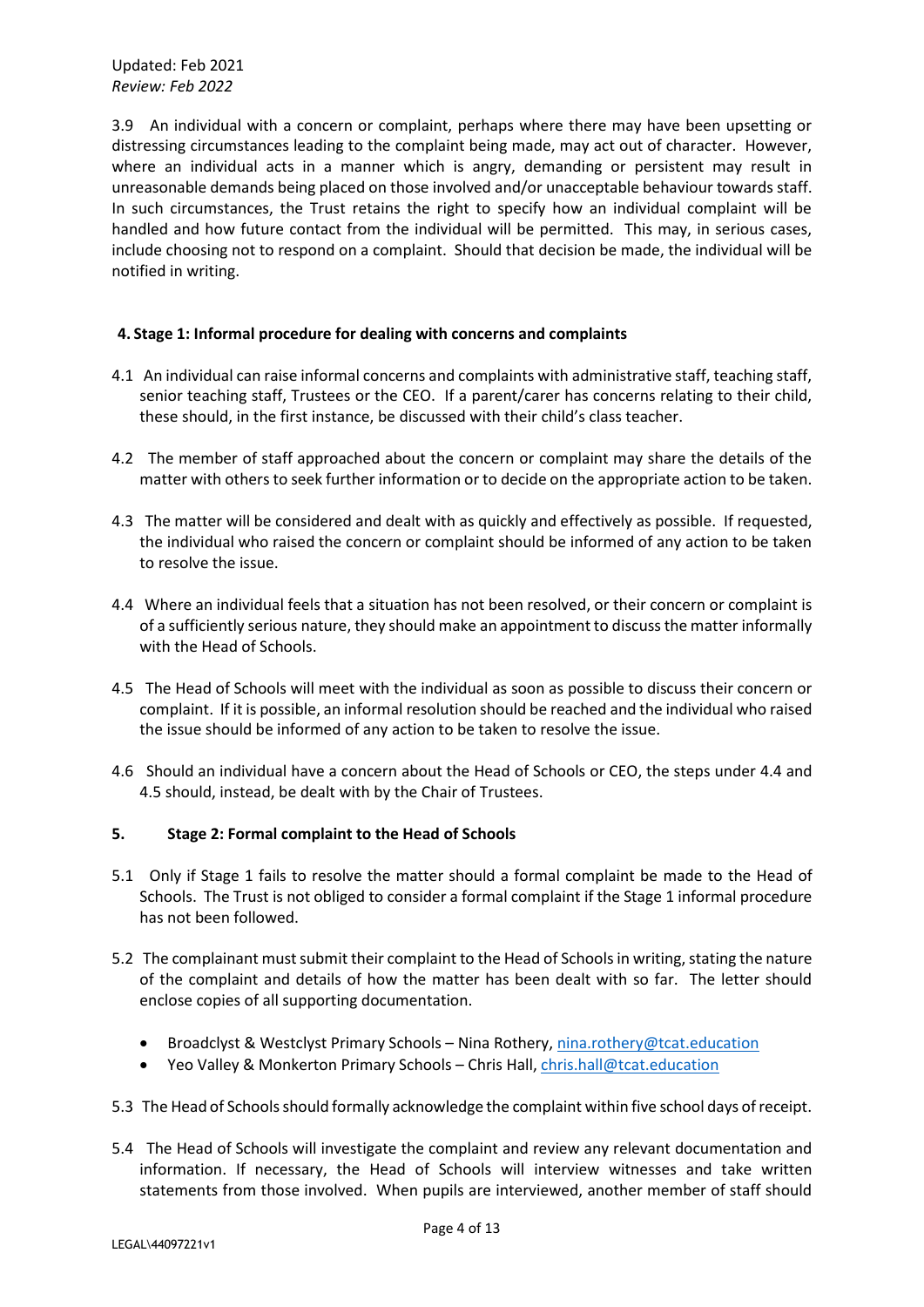always attend. The Head of Schools may delegate the task of collating information relating to the complaint to another member of staff but not the decision on the action to be taken.

- 5.5 The Head of Schools will provide the complainant with a full written response within ten school days of acknowledging the complaint. This response will determine whether or not the complaint has been upheld, the reasons why and what action (if any) will be taken. The letter should state that if the complainant is dissatisfied with the response and would like to take their complaint further, they should consult this policy.
- 5.6 Should an individual have a concern or complaint about the Head of Schools, Stage 2 should, instead, be dealt with by the Chair of Trustees.

# **6. Stage 3: Formal complaint to the Chair of Trustees**

- 6.1 Only if Stages 1 and 2 fail to resolve the matter should a formal complaint be made to the Chair of Trustees.
- 6.2 The complainant must submit their complaint to the Chair of Trustees via email / in writing addressed to the Trust, stating the nature of the complaint and details of how the matter has been dealt with so far. The email / letter should enclose copies of all supporting documentation.
- 6.3 The Chair of Trustees should formally acknowledge the complaint within five school days of receipt.
- 6.4 The Chair of Trustees will investigate the complaint and review any relevant documentation and information. If necessary, the Chair of Trustees will interview witnesses and take written statements from those involved. When pupils are interviewed, another member of staff should always attend.
- 6.5 The Chair of Trustees will provide the complainant with a full written response within ten school days of acknowledging the complaint. This response will determine whether or not the complaint has been upheld, the reasons why and what action (if any) will be taken. The letter should state that if the complainant is dissatisfied with the response and would like to take their complaint further, they should consult this policy.
- 6.6 Should the complaint be about the Chair of Trustees or be about the Head of Schools, CEO and the Chair of Trustees was involved with Stages 1 or 2 of this policy, the letter of complaint should be addressed to the Clerk to the Trustees at the Trust's address, who will arrange for another Trustee to manage this stage of the complaint in the place of the Chair of Trustees.

# **7. Stage 4: Review by the Complaints Committee**

- 7.1 If the complainant wishes to appeal against a decision made under Stage 3, they should make a written request for a review by the Complaints Committee. This email / letter should be sent to the Trust, addressed to the Chair of Trustees, within fifteen school days of receipt of the decision letter from the Chair of Trustees under Stage 3. The email / letter should enclose copies of all supporting documentation and give details (including names and addresses) of any witnesses the complainant intends to call.
- 7.2 The review will be heard by a Complaints Committee consisting of:
	- The chair of Trustees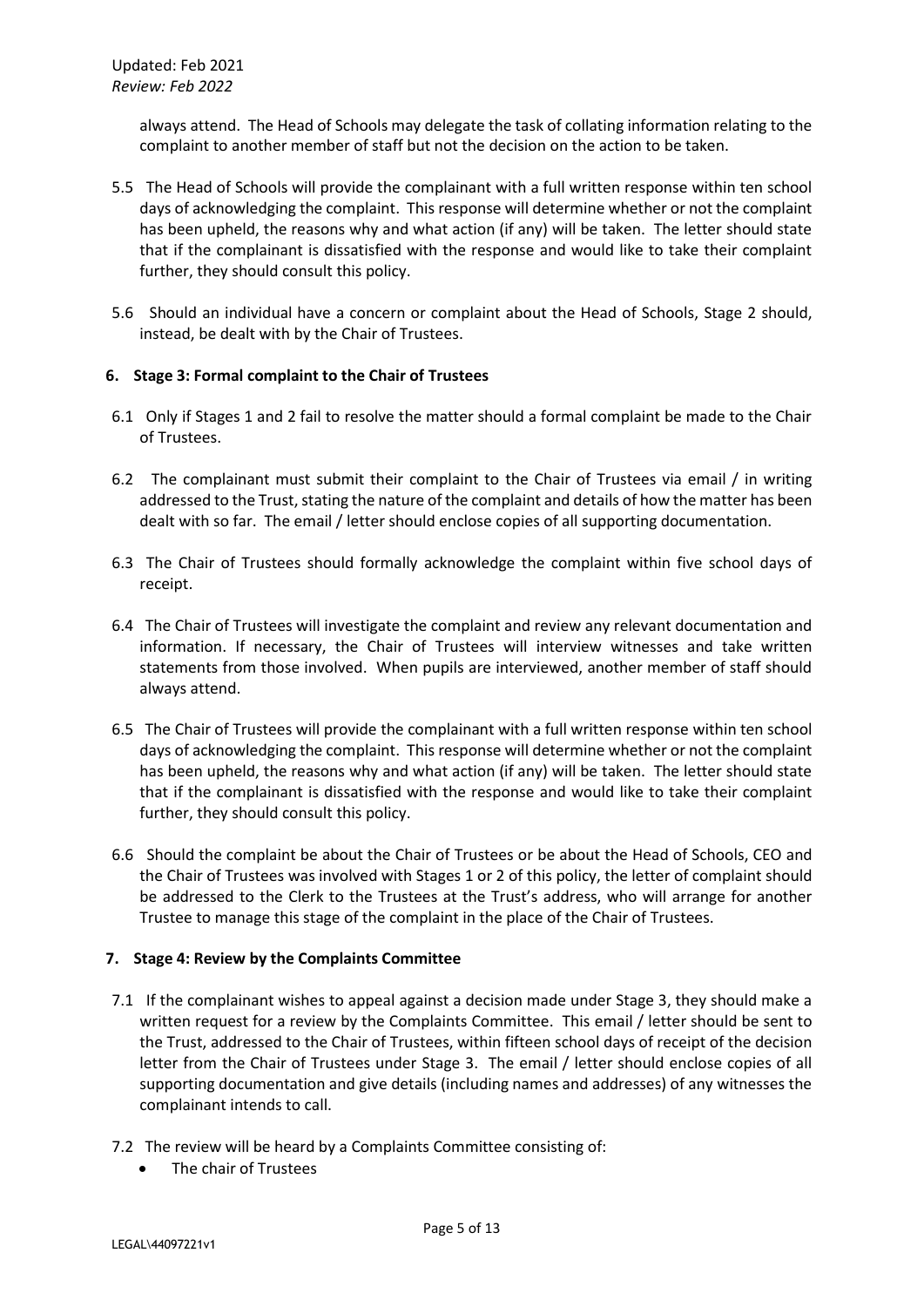- between one and three Trustees who have had no prior involvement in the complaint or the circumstances surrounding it
- an Independent Member, being a person who is independent of the Trust and who does not have any connection with the Trust or with any person employed by the Trust of a kind which might reasonably be taken to raise doubts about their ability to act impartially
- 7.3 The Clerk will acknowledge receipt of the appeal letter within five school days of receiving it. This letter will inform the complainant that their complaint will be heard by a Complaints Committee.
- 7.4 Within fifteen school days of the written compliant being received, the Clerk to Trustees should formally write to the complainant, the Head of Schools or CEO and any other relevant staff or witnesses and inform them:
	- of the date, time and venue of the review
	- the aims and objectives of the review and how it will be conducted
	- the names of the Complaints Committee members
	- the names of any witnesses that will be attending
	- that any documentation they wish the Complaints Committee to consider, including signed and dated witness statements, must be returned to the Clerk to Trustees no later than five school days before the review
	- that copies of any documentation, including signed and dated witness statements, will be provided to the other party no later than three school days before the review
	- of the right for any party to be represented or accompanied if they wish
	- how and when the Complaints Committee will reach their decision
- 7.5 Subject to the need to deal with complaints quickly, proportionately and fairly, the Clerk to Trustees will use all reasonable endeavours to ensure that the dates and times for the review are convenient to all parties and that the venue and proceedings are accessible.
- 7.6 Notes will be taken of the meeting by the Clerk to the Trustees or another appropriate third party who has no prior involvement in the complaint or the circumstances surrounding it.
- 7.7 The review should allow each party involved to explain their understanding or interpretation of events and for other parties to question them. The review will, usually operate according to the following format:
	- The Chair will introduce all parties to one another and explain the principles, objectives and format of the review
	- The complainant will be given the opportunity to explain their complaint
	- The Complaints Committee will be allowed to ask the complainant questions
	- The CEO will be given an opportunity to explain the Trust's official response, interpretation or view about the complaint
	- The complainant and Complaints Committee will be allowed to question the CEO
	- Every party will be given the opportunity to call witnesses and question witnesses called by other parties
	- The CEO and the complainant will both be given the chance to make final statements
- 7.8 After hearing all the evidence, the Complaints Committee will consider their decision and inform both parties of their decision in writing within five school days. information from the panel will be available to the complainant.
- 7.9 Copies of the findings and recommendations will be made available for inspection on the school premises by the CEO.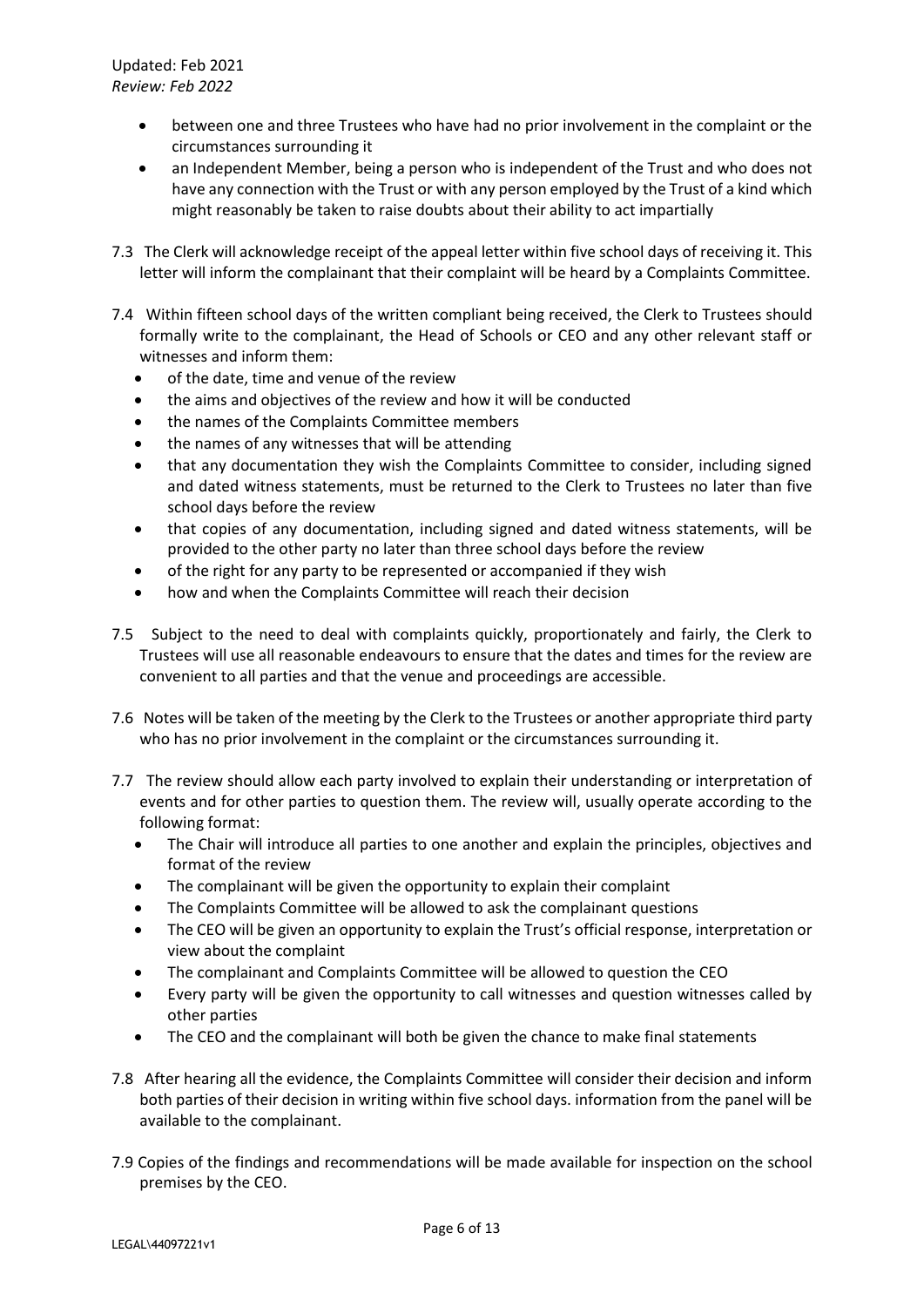- 7.10 The Complaints Committee can:
	- Request further information from the complainant or the Headteacher to assist them in making their decision
	- Dismiss the complaint in whole or in part
	- Uphold the complaint in whole or in part
	- Decide on the appropriate action to be taken to resolve the complaint
	- Recommend changes to the Trust's systems or procedures to ensure that problems of a similar nature do not reoccur
- 7.11 Should the complaint be about the Chair of Trustees or be about the CEO and the Chair of Trustees was involved with Stages 1, 2 or 3 of this policy, the email / letter of complaint should be addressed to the Clerk to the Trustees, who will arrange for another Trustee to manage this stage of the complaint in the place of the Chair of Trustees.

# **8. Stage 5: Referral to the Secretary of State**

8.1 If the complainant is not satisfied with the review under Stage 4, they are entitled to refer their complaint to the Education Funding Agency who will consider the complaint on behalf of the Secretary of State in accordance with Agency's '**How ESFA handles complaints about academies'.**

A copy of the procedure in force at the time of preparing this policy is attached at Annex A.

# **9. Records**

- 9.1 Written records of complaints will be kept confidential except where the Secretary of State or a body conducting an inspection under section 109 of the 2008 Act requests access to them.
- 9.2 Written records will be kept of all complaints including whether they are resolved following a formal procedure, or proceed to a panel hearing and any action taken by the school as a result of those complaints.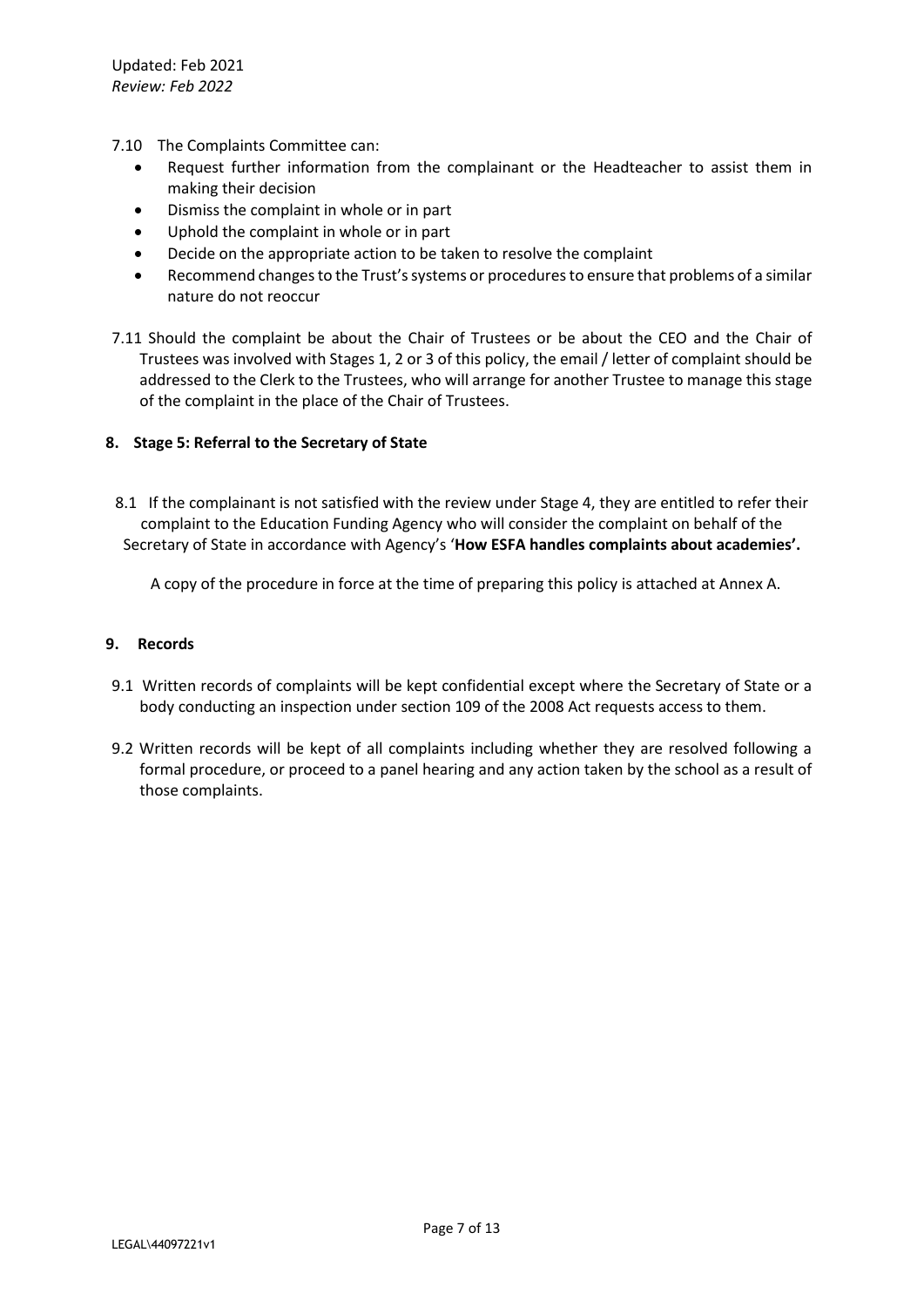#### **ANNEX A**

#### **How ESFA handles complaints about academies**

#### **1. ESFA's remit in relation to academy complaints**

Before escalating an academy complaint to us, you should first complain to the academy. You should follow the academy's complaints procedure.

We cannot change an academy's decision about a complaint. Our role is to make sure the academy handles your complaint properly.

We will only be able to consider your complaint if you can provide evidence that the academy:

- does not have a complaints procedure
- did not provide a copy of its complaints procedure when requested
- does not have a procedure that complies with statutory regulations
- has not followed its published complaints procedure
- has not allowed its complaints procedure to be completed

We are not able to:

- overturn the governing body's decision
- re-investigate your original complaint
- review the accuracy of minutes taken or documents provided
- order the academy to pay you compensation
- direct the academy to discipline / exclude pupils
- force the academy to discipline / dismiss staff
- instruct the academy to apologise to you

#### **2. Responsibilities of academies**

Academies must have a written complaints procedure that tells you how you can make a complaint and how the academy will handle it. This should be available on request to parents. We also recommend that academies publish their complaints procedure online.

An academy's complaints procedure must:

- give clear timescales for the management of complaints
- provide opportunity to make and resolve the complaint on an informal basis
- set out a formal procedure for the complaint to be made in writing when you are not satisfied with initial informal outcomes
- allow for a panel hearing to be set up by the academy trust when the complainant is not satisfied with the outcome of the written complaint. The panel must include at least 3 people who are not involved in matters detailed in the complaint. One member of the panel must be independent of the management and running of the school.
- allow parents to be accompanied if they wish to attend the panel hearing
- allow for the panel to make findings and recommendations with a copy of the outcome information provided to the complainant and, if relevant, the person complained about. The outcome information must be available for inspection on the school premises by the proprietor and the head teacher.
- require written records of all complaints including details of how they are resolved, and action taken by the academy as a result of the complaint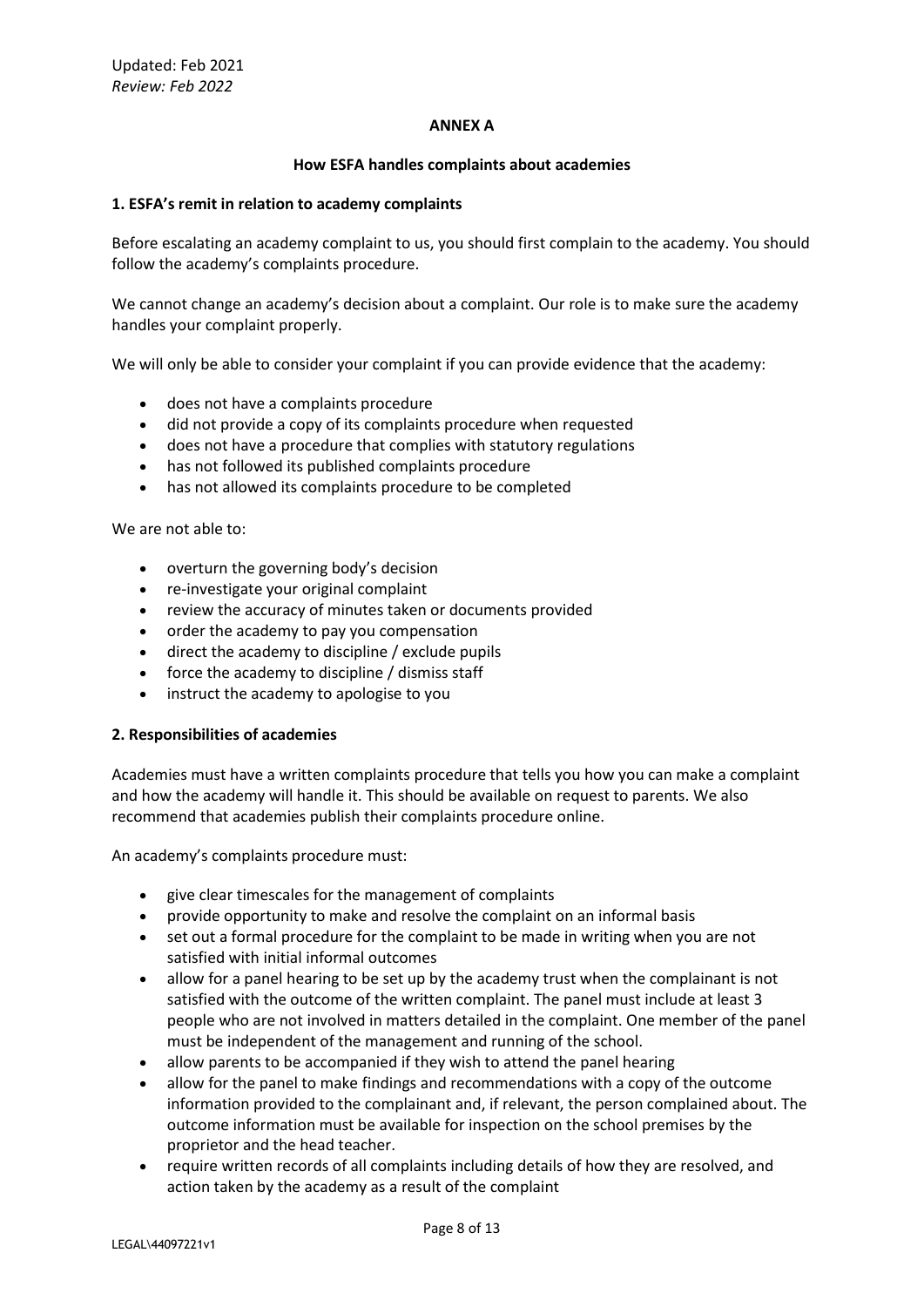> • require records relating to individual complaints remain confidential except under certain circumstances including Secretary of State request and inspection.

# **3. Complaints not in ESFA's remit**

We are not able to help with:

- a child or young person's [statement of special educational need](https://www.gov.uk/courts-tribunals/first-tier-tribunal-special-educational-needs-and-disability)
- child protection. You should raise concerns with your local authority designated officer (LADO) and/or the Director of Children's Services using the [report child abuse to local](https://www.gov.uk/report-child-abuse-to-local-council)  [council](https://www.gov.uk/report-child-abuse-to-local-council) GOV.UK page)
- a child or young person's [education, health and care plan \(EHCP\).](https://www.gov.uk/children-with-special-educational-needs/extra-SEN-help) You may find speaking with your [local information, advice and support service](http://www.iassnetwork.org.uk/) helpful. This body is independent of the local authority and can provide impartial advice about the law on SEND, local SEND arrangements and support for your child's needs. More information about SEND is available on the [First-tier Tribunal \(Special Educational Needs and Disability\)](https://www.gov.uk/courts-tribunals/first-tier-tribunal-special-educational-needs-and-disability) webpage.
- the quality of education or leadership, or concerns affecting the school as a whole, which OFSTED addresses through inspections (see the [schools inspection guide for parents\)](https://www.gov.uk/government/publications/school-inspections-a-guide-for-parents)
- academy employment matters. You will need to raise these through the academy's grievance procedure or an [employment tribunal.](https://www.gov.uk/employment-tribunals)
- teacher misconduct. You should refer the matter to the [Teaching Regulation Agency](https://www.gov.uk/government/organisations/teaching-regulation-agency)
- discrimination. You can raise complaints about this with [Equality Advisory Support Service](http://www.equalityadvisoryservice.com/)
- data protection. You can raise complaints about this with [Information Commissioner's Office](https://ico.org.uk/)
- exam malpractice or maladministration. You should raise any complaints with the [Office of](https://www.gov.uk/government/organisations/ofqual)  [Qualifications and Examinations Regulation \(Ofqual\)](https://www.gov.uk/government/organisations/ofqual) or the relevant awarding body
- criminal cases. Please report these to the police

We have separate guidance about academy [independent admission appeal panel complaints.](https://www.gov.uk/government/publications/academy-independent-admission-appeal-panel-complaints)

# **4. Complaints about academy exclusions**

We can only consider complaints about exclusions where the academy has not complied with the [exclusion from maintained schools, academies and pupil referral units in England statutory](https://www.gov.uk/government/publications/complain-about-an-academy/complain-about-an-academy#exclusions%20guidance)  [guidance.](https://www.gov.uk/government/publications/complain-about-an-academy/complain-about-an-academy#exclusions%20guidance)

We cannot comment on the fairness of an exclusion, but only on whether an academy has followed the process correctly. In the case of permanent exclusions, we cannot overturn the decision of an independent review panel (IRP) but only investigate allegations of maladministration of the panel.

We are not able to consider:

- complaints about the decision to exclude, or overturn the decision
- complaints where the academy has not attempted to complete the exclusion review process
- complaints about a managed move to another educational setting because parents / carers must agree these with all parties involved. If you wish to complain about a managed move, you should follow the academy's complaints procedure.
- general complaints where you do not want to challenge the exclusion. If you wish to complain about the way the academy handled the exclusion, you would need to follow the academy's complaint procedure.

# **5. How ESFA assesses complaints**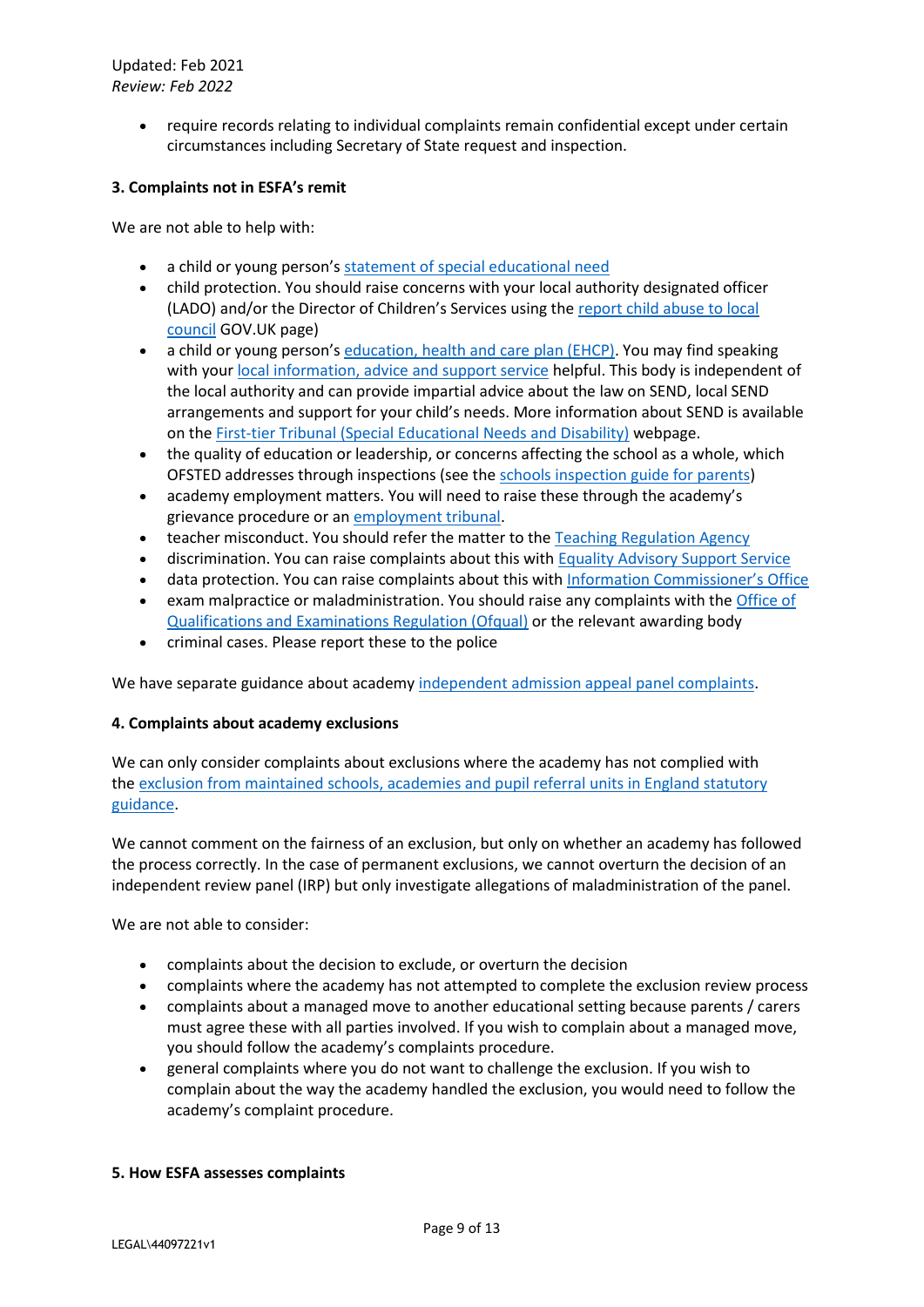Our role in handling your complaint is to consider whether the academy followed the correct process. We will not investigate the substance of the complaint or the academy's decision.

We will not normally consider complaints received more than 12 months after a decision or the academy's last action.

We reserve the right not to consider complaints that:

- are, or have been, subject to legal action
- are malicious (that is, they are without sufficient grounds and serve only to cause annoyance)
- use obscene, racist or homophobic language
- threaten or contain personally offensive remarks about members of our staff
- are repeatedly submitted with only minor differences after we have fully addressed the complaint

5.1 Information we need (complaints)

So that we can tell you quickly whether we are able to consider your case, we need:

- 1. a brief summary of what your complaint to the academy was about
- 2. copies of any emails / letters sent and received as part of the academy's complaints procedure. For the panel hearing stage, we will also need the names of the panel members, along with the minutes (if provided) and the outcome letter
- 3. a timeline of events including:
	- when the incident(s) you are complaining about occurred
	- dates when you raised an informal complaint and when the academy responded
	- dates when you submitted a formal complaint and the academy responded and when any meeting(s) occurred
	- dates when you escalated the complaint to a panel hearing, when the academy acknowledged this and the date of the panel hearing
	- where appropriate, the date, acknowledgement and response to any additional stage in the academy's complaints process

If the academy has prevented you from completing the complaints policy, we need:

- 1. a brief summary of what your complaint to the academy was about
- 2. a timeline of events including:
	- when the incident(s) you are complaining about occurred
	- what stage of the complaints procedure you have reached
	- what attempts you have made to progress your complaint and what (if any) responses you have received

If you do not supply the above information when you contact us, we may reject your case and ask you to contact us again with the evidence needed.

5.2 Information we need (exclusions)

So that we can tell you quickly whether we are able to consider your case, we need:

• the reasons given for the exclusion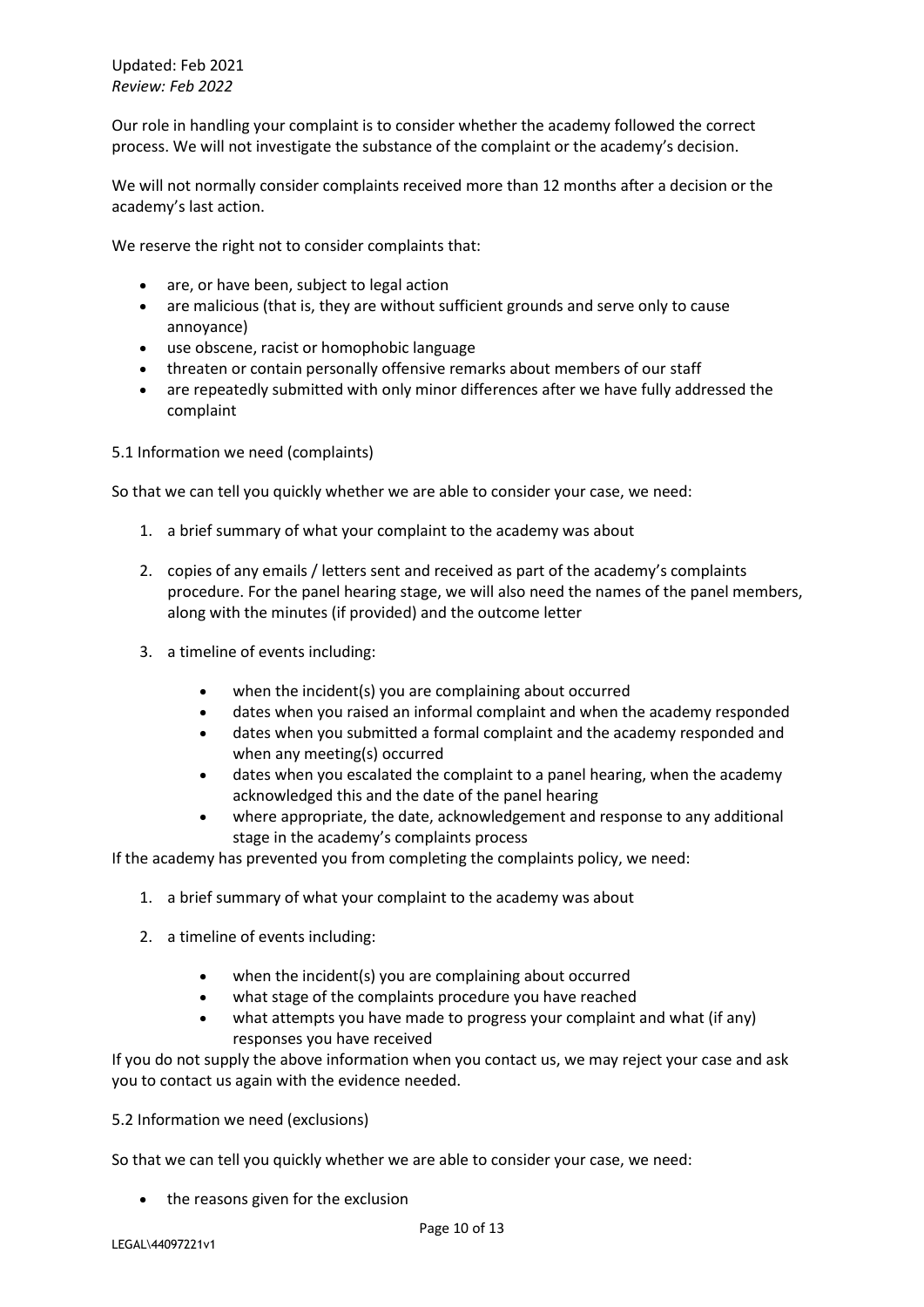- any correspondence that you have had with the academy about the matter
- information provided to you by the academy about how to make representations about the exclusion
- confirmation of the stage in the exclusion process you have reached
- minutes of meetings with the academy/trustees and dates that the meetings took place
- confirmation that your case involves your local authority and it has contacted you about your child being out of education
- for a managed move evidence that this was not agreed to by you
- for a fixed period exclusion the start and end dates
- for a fixed permanent exclusion confirmation that the exclusion is permanent

If the academy has prevented you from completing the exclusions review process, or you feel the academy has failed to follow statutory guidance or legislation, we need:

- 1. a brief summary of any breaches that have occurred
- 2. a timeline of events including:
	- when the incident(s) you are complaining about occurred
	- what stage of the exclusion review process you have reached
	- what attempts you have made to progress your complaint and what (if any) responses you have received

If you do not supply the above information when you contact us, we may reject your case and ask you to contact us again with the evidence we need.

# 5.3 First steps

When we receive a complaint, we will send you an acknowledgement within 3 working days. If it is clear that your complaint does not fall within our remit, we will let you know at this point.

We will then pass your case to a named case officer, who will review the information you have supplied. If the information indicates that the complaint is not within our remit, we will reject your case and let you know why. This may be because:

- you have not followed the complaints procedure
- you have not completed the complaints procedure and are not able to provide evidence that the academy prevented you from doing so
- you want us to investigate the original complaint
- the complaint is the responsibility of another organisation

If we cannot determine whether your complaint falls within our remit, we will close your case and ask you to provide further information.

If the information provided indicates that the case does fall within our remit, we will write to you to confirm this and to tell you how we will handle your case. If aspects of your complaint fall outside of our remit, we may provide you with details of organisations that could provide further advice and guidance.

# 5.4 Next steps

Where there is evidence that the academy may not have handled your complaint correctly, we will:

• provide the academy with a summary of your complaint and invite them to provide us with evidence of how they handled your complaint.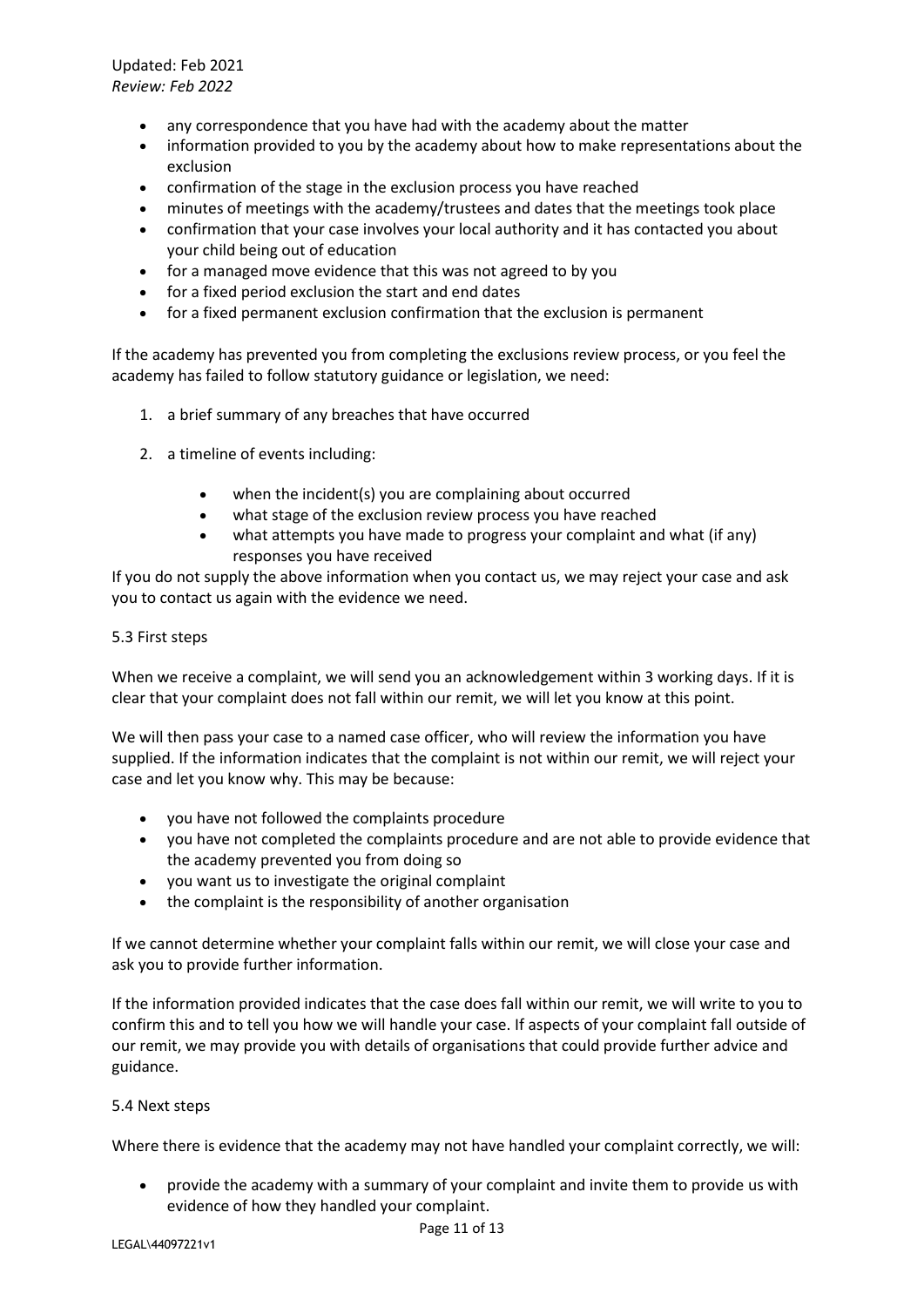• continue to make enquiries with you and the academy until we have understood what happened, and can tell you and the academy what needs to happen next.

The length of time it takes to investigate a complaint varies. We aim to complete all enquiries as quickly as possible. The number and complexity of queries on a case, as well as factors such as school holiday periods, affect how long it will take to complete our investigation into your complaint.

We will keep you up to date with our progress throughout our investigation.

If you do not respond to our enquiries by the date provided, we will send you a reminder. If you do not respond after that, we will close your case. If you contact us after we have closed your case, we may ask you to submit a new contact us form and open a new case.

# 5.5 Outcome of cases

We will write to you with the outcome of our investigation. The academy will also receive a copy of our findings and your case we will then close your case.

If we uphold your complaint, we may do one or more of the following:

- ask the academy to change its complaints procedure so that it complies with legal requirements
- ask the academy to reconsider your complaint from an appropriate stage in their procedure
- remind the academy of their requirements to comply with their complaints policy
- remind the academy of their requirements to comply with the legislation and statutory guidance (complaints about exclusions)
- monitor future exclusions at the academy (complaints about exclusions)

If the academy does not comply with the recommended actions, we may seek to take action on behalf of the Secretary of State under the terms of the funding agreement (the contract that the Secretary of State holds with an academy).

If we become aware, through a complaint made to us, that an academy is in breach of its funding agreement we will address this directly with the academy. We do not routinely inform complainants of actions taken directly with academies.

# **6. Further reading**

An academy's complaints procedure must comply with part 7 of the [Education \(Independent School](http://www.legislation.gov.uk/uksi/2014/3283/schedule/made)  [Standards\) Regulations 2014.](http://www.legislation.gov.uk/uksi/2014/3283/schedule/made)

Academy trusts must adhere to the exclusion from maintained schools, academies and pupil referral [units in England](https://www.gov.uk/government/publications/school-exclusion) statutory guidance (annex C is a guide for parents / carers).

# **7. Contacting ESFA**

If after reading this guide you think we should consider your complaint, please contact us using our online [enquiry form](https://form.education.gov.uk/service/Contact_the_Department_for_Education) and tick the box that says complaint.

Using the enquiry form is the quickest way to contact but we can accept hard copy documents sent to:

ESFA – Academies Complaint and Customer Insight Unit Cheylesmore House